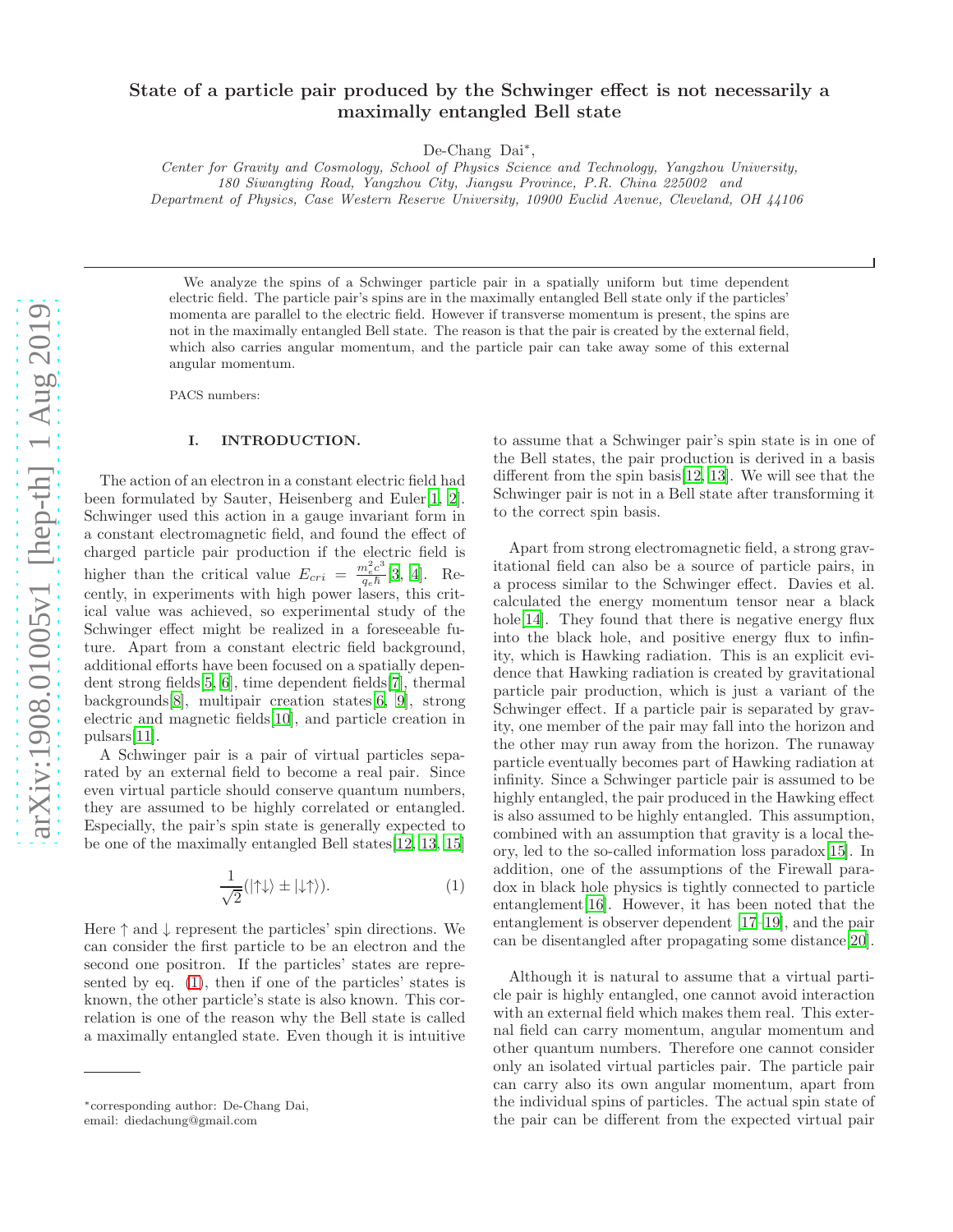state in eq  $(1)$ , and can actually be

<span id="page-1-3"></span>
$$
A_0 \left| \uparrow \downarrow \right\rangle + A_1 \left| \downarrow \uparrow \right\rangle + A_2 \left| \uparrow \uparrow \right\rangle + A_3 \left| \downarrow \downarrow \right\rangle. \tag{2}
$$

We again consider the first particle to be an electron and the second one positron. If this description is true, one cannot know the spin of one particle based on the knowledge of the spin of the other particle without an actual direct detection.

We note that an apparent difference between the total initial and final spin in some process is very common. For example, consider a head-on electron-photon collision (fig [1\)](#page-1-0). A right handed photon and a right handed electron collide and turn almost completely backward. The reflected photon and electron are both right handed. The total spin appears not to be conserved because there is angular momentum involved in the process.

The Swinger pair's spin creation rate can be studied by using the Dirac-Heisenberg-Wigner (DHW) function[\[7](#page-5-6), [21](#page-5-19)[–23\]](#page-5-20). However, since we want to know a single pair's spin correlation, Bogoliubov transform can give us a better description than the DHW method. The "in" vacuum is based on the equation of motion in a constant electric field background. The "out" vacuum is based on the particle's spin up and down states. We will now show that if the particles' momenta are parallel to the electric field, the pair's spin is in a Bell-like state, and one can know the exact complete particle state just by knowing the quantum state of one particle. However, if the particle pair has transverse momentum (with respect to the external field), then pair's spins are not in a Bell-like state. One cannot know one particle state solely based on the information from the other particle. This implies the external field does affect the Schwinger pair's quantum state. This also implies that Hawking radiation should not be treated as a local phenomenon (see also discussion around eq. 4 in [\[24](#page-5-21)]). In the foreseeable future, the high intensity lasers may produce electric fields above the Schwinger pair production threshold. Recent studies mainly focus on the pair production numbers[\[7\]](#page-5-6). However, the laser's photons carry spins, therefore the electron and positron pair's spins will also depend on the annihilated photons states. This is the effect that we want to examine here. In principle, we expect that the particle pair's spin state depends on the scattering angle. In the following we review the quantization procedure and "out" vacuum . We then calculate the amplitude of different particle pairs' spin states and helicities.

## II. QUANTIZATION

Schwinger particle pairs are created by the strong electric field. Both charged fermions and bosons can be created in the process. Since we want to study whether the particles' spins are highly entangled, we focus on fermion pairs. In particular, we study electron-positron pairs.

Here we follow Klunger et al.'s study in [\[25\]](#page-5-22). The La-



<span id="page-1-0"></span>FIG. 1: Compton scattering in the center of mass frame. A right handed photon collides with a right handed electron. They turn almost completely backward. Their helicities are still both right handed. The total spin is not conserved, because the reflected waves are the p-waves, which take away angular momentum.

grangian density for electrodynamics is

$$
L = \bar{\psi}i\gamma^{\mu}(\partial_{\mu} + ieA_{\mu})\psi - m\bar{\psi}\psi - \frac{1}{4}F_{\mu\nu}F^{\mu\nu}
$$
 (3)

where the metric convention is taken to be  $(+, -, -, -)$ .  $\psi$  is a charged Dirac field, while  $A^{\mu}$  is the background electromagnetic field. The  $\gamma$  matrices are

$$
\gamma^0 = \begin{bmatrix} I & 0 \\ 0 & -I \end{bmatrix}, \ \gamma^i = \begin{bmatrix} 0 & \sigma^i \\ -\sigma^i & 0 \end{bmatrix} \tag{4}
$$

where,  $i = 1, 2, 3$ . I is a 2 by 2 unit matrix.  $\sigma^i$  are the Pauli matrices. The equation of motion for  $\psi$  is

<span id="page-1-1"></span>
$$
(i\gamma^{\mu}\partial_{\mu} - e\gamma^{\mu}A_{\mu} - m)\psi = 0.
$$
 (5)

 $\psi$  can be expressed through a new field  $\phi$  as

<span id="page-1-2"></span>
$$
\psi = (i\gamma^{\mu}\partial_{\mu} - e\gamma^{\mu}A_{\mu} + m)\phi.
$$
 (6)

Eq. [\(5\)](#page-1-1) becomes a quadratic Dirac equation

$$
\left[ (i\partial_{\mu} - eA_{\mu})^2 - \frac{e}{2}\sigma^{\mu\nu}F_{\mu\nu} - m^2 \right] \phi = 0. \tag{7}
$$

In general,  $A^{\mu}$  is space and time dependent. However, to simplify the discussion, we consider spatially uniform electric field which points to the z direction. The nonezero  $A^{\mu}$  component is  $A^{3} = a(t)$ . Before the electric field is applied, the electric field is 0, and  $a(-\infty) = 0$ . After the electric field is turned off,  $A^{\mu}$  becomes constant, so  $\lim_{t\to\infty} a(t) = \text{constant}$ . Then the equation can be simplified to

$$
\left[\partial_{\mu}\partial^{\mu} + e^2 a^2 + 2ia\partial_3 - ie\partial_0 a\gamma^0 \gamma^3 + m^2\right]\phi = 0. \quad (8)
$$

Spatial homogeneity implies that the solutions can be written in the form of

$$
\phi_{\mathbf{k},j} = e^{i\mathbf{k}\cdot\mathbf{x}} f_{\mathbf{k},j}\chi_j,\tag{9}
$$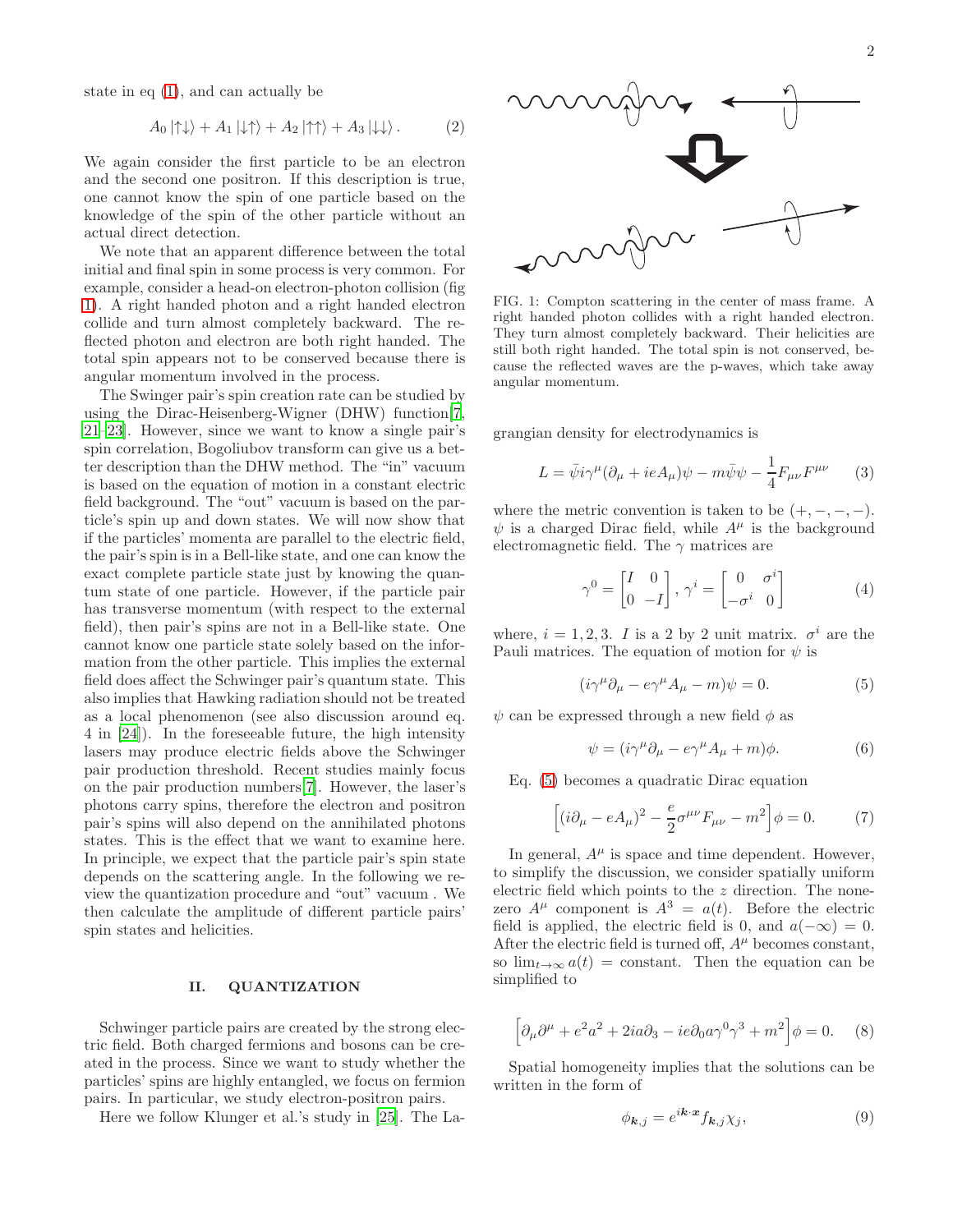where the eigen vector  $\chi_j$  is

$$
\chi_1 = \begin{bmatrix} \eta^1 \\ \eta^1 \end{bmatrix}, \chi_2 = \begin{bmatrix} \eta^2 \\ -\eta^2 \end{bmatrix}, \eta^1 = \begin{bmatrix} 1 \\ 0 \end{bmatrix}, \eta^2 = \begin{bmatrix} 0 \\ 1 \end{bmatrix} \tag{10}
$$

These spinors are the eigenvectors of  $\gamma^0 \gamma^3$  in the representation of  $\gamma$  matrices. They are not exactly the same as the spin up and spin down eigen vectors. Since two eiegn vectors with positive eigenvalues are enough to cover the full space, we neglect the eigen vectors with negative eigen values [\[25\]](#page-5-22).  $\chi_s$ s satisfy the relation

$$
\sum_{\alpha=1}^{4} (\chi_r^{\dagger})^{\alpha} (\chi_s)_{\alpha} = 2\delta_{rs}.
$$
 (11)

The mode function  $f_{\mathbf{k},j}$  satisfies

<span id="page-2-0"></span>
$$
\frac{d^2 f_{\mathbf{k},j}}{dt^2} + \left(\omega_\mathbf{k}^2 - ie\frac{da}{dt}\right) f_{\mathbf{k},j} = 0.
$$
 (12)

Here,  $\omega_{\mathbf{k}}^2 = p_3^2 + \mathbf{k}_-^2 + m^2$ ,  $\mathbf{k}_-^2 = k_1^2 + k_2^2$  and  $p_i =$  $k^{i} - eA^{i}$ . Eq. [\(12\)](#page-2-0) is a second order differential equation, so each j has two independent solutions,  $f_{\mathbf{k},j}^+$  and  $f_{\mathbf{k},j}^-$ . Since Dirac equation has only 4 independent solutions, both  $j = 1, 2$  sets can span a linearly independent set of Dirac solutions. From eq. [\(6\)](#page-1-2) we have

<span id="page-2-4"></span>
$$
\psi_{\mathbf{k},j}^{\pm} = (i\gamma^0 \partial_0 + \gamma^i k_i - e\gamma^3 A_3 + m)\phi_{\mathbf{k},j}^{\pm} \tag{13}
$$

here,  $\phi_{\bm{k},j}^{\pm} = e^{i\bm{k}\cdot\bm{x}} f_{\bm{k},j}^{\pm} \chi_j$ . After normalization,  $\psi_{\bm{k},j}^{\pm}$ satisfy the relation [\[25\]](#page-5-22),

$$
\psi_r^{\pm \dagger} \psi_s^{\pm} = \delta_{rs}, \, \psi_r^{\pm \dagger} \psi_s^{\mp} = 0. \tag{14}
$$

The four  $\psi_r^{\pm}$ s are orthogonal to each other. The  $\psi$  field is then quantized and written in the form

<span id="page-2-1"></span>
$$
\psi = \int \sum_{j=1,2} \left[ b_j(\mathbf{k}) \psi_{\mathbf{k},j}^+ + d_j^{\dagger}(-\mathbf{k}) \psi_{\mathbf{k},j}^- \right] \frac{d\mathbf{k}}{(2\pi)^3} \tag{15}
$$

where  $b_j$  and  $d_j^{\dagger}$  are the electron annihilation and positron creation operator respectively. The operators satisfy the usual anti-commutation relation.

$$
\{b_r(\mathbf{k}), b_s^{\dagger}(\mathbf{q})\} = \{d_r(\mathbf{k}), d_s^{\dagger}(\mathbf{q})\} = (2\pi)^3 \delta^3(\mathbf{k} - \mathbf{q}) \delta_{rs} (16)
$$

Then the  $\psi$  field also satisfies the anti-commutation relation,

$$
\{\psi_{\alpha}(t,\mathbf{x}),\psi_{\beta}^{\dagger}(t,\mathbf{y}))\}=\delta^{3}(\mathbf{x}-\mathbf{y})\delta_{\alpha\beta}.
$$
 (17)

#### III. "IN" VACUUM AND "OUT" VACUUM.

The former section was about the second quantization of the  $\psi$  field. However, this representation cannot give the spin of the particle pairs directly. We have to change the representation to up and down spinor bases,

<span id="page-2-2"></span>
$$
\psi = \sum_{r=1,2} \int \left[ b_r^{(0)}(\mathbf{k}, t) u_{r, \mathbf{k}} e^{-i \int \omega_{\mathbf{k}} dt} + d_r^{(0) \dagger} (-\mathbf{k}, t) v_{r, -\mathbf{k}} e^{i \int \omega_{\mathbf{k}} dt} \right] e^{i \mathbf{k} \cdot \mathbf{x}} \frac{d \mathbf{k}}{(2\pi)^3}.
$$
 (18)

Here,  $u_{r,k}$  and  $v_{r,-k}$  are defined as

<span id="page-2-5"></span>
$$
u_{r,\mathbf{k}} = \left[\frac{\sqrt{\frac{\omega_{\mathbf{k}} + m}{2\omega_{\mathbf{k}}}} \eta^r}{\sqrt{2\omega_{\mathbf{k}}(\omega_{\mathbf{k}} + m)}} \eta^r\right], v_{r,-\mathbf{k}} = \left[\frac{-\vec{\sigma} \cdot \vec{p}}{\sqrt{2\omega_{\mathbf{k}}(\omega_{\mathbf{k}} + m)}} \eta^r\right] (19)
$$

where  $u_{1,k}$  and  $u_{2,k}$  are spin up and spin down electron spinor respectively (along z-direction).  $\vec{p} = (k^1 - 1)$  $eA^1, k^2 - eA^2, k^3 - eA^3$ ). Since we discuss only electric field in z direction,  $A^1 = A^2 = 0$ .  $v_{1,-k}$  and  $v_{2,-k}$  are spin down and spin up positron spinors respectively.  $u_{r,k}$ and  $v_{r,k}$  satisfy

$$
u_{r,\mathbf{k}}^{\dagger} u_{r',\mathbf{k}} = \delta_{r,r'}, \, v_{r,\mathbf{k}}^{\dagger} v_{r',\mathbf{k}} = \delta_{r,r'}, \, u_{r,\mathbf{k}}^{\dagger} v_{r',-\mathbf{k}} = 0. \tag{20}
$$

One can relate eq [\(15\)](#page-2-1) and eq. [\(18\)](#page-2-2) with the Bogoliubov transformation

$$
b_r^{(0)}(\mathbf{k}, t) = \sum_{s=1,2} \alpha_{\mathbf{k},r}^s(t) b_s(\mathbf{k}) + \beta_{\mathbf{k},r}^s(t) d_s(-\mathbf{k})^{\dagger}(21)
$$

$$
d_r^{(0)}(-\mathbf{k}, t)^{\dagger} = \sum_{s=1,2} -\beta_{\mathbf{k},r}^{*s}(t) b_s(\mathbf{k}) + \alpha_{\mathbf{k},r}^{*s}(t) d_s(-\mathbf{k})^{\dagger}(2)
$$

From the canonical anti-communication relation, one finds

$$
\sum_{r=1,2} (|\alpha_{\mathbf{k},r}^s|^2 + |\beta_{\mathbf{k},r}^s|^2) = 1
$$
 (23)

Once Bogoliubov transformation is substituted in eq. [\(18\)](#page-2-2),  $\psi_{\mathbf{k},s}^{+}$  and  $\psi_{\mathbf{k},s}^{-}$  are found by comparing this equation with eq.  $(15)$ ,

<span id="page-2-3"></span>
$$
\psi_{\mathbf{k},s}^{+} = \sum_{r=1,2} \alpha_{\mathbf{k},r}^{s} u_{r,\mathbf{k}} e^{-i \int \omega_{\mathbf{k}} dt} - \beta_{\mathbf{k},r}^{*s} v_{r,-\mathbf{k}} e^{i \int \omega_{\mathbf{k}} dt} (24)
$$

$$
\psi_{\mathbf{k},s}^{-} = \sum_{r=1,2} \beta_{\mathbf{k},r}^{s} u_{r,\mathbf{k}} e^{-i \int \omega_{\mathbf{k}} dt} + \alpha_{\mathbf{k},r}^{*s} v_{r,-\mathbf{k}} e^{i \int \omega_{\mathbf{k}} dt} (25)
$$

As usual, the number of particles produced per unit phase space volume at a given momentum is given by

<span id="page-2-6"></span>
$$
n(\mathbf{k}, t) = \sum_{r=1,2} \langle 0, \text{in} | b_r^{(0)\dagger}(\mathbf{k}, t) b_r^{(0)}(\mathbf{k}, t) | 0, \text{in} \rangle
$$
  
= 
$$
\sum_{s=1,2; r=1,2} |\beta_{\mathbf{k},r}^s(t)|^2
$$
(26)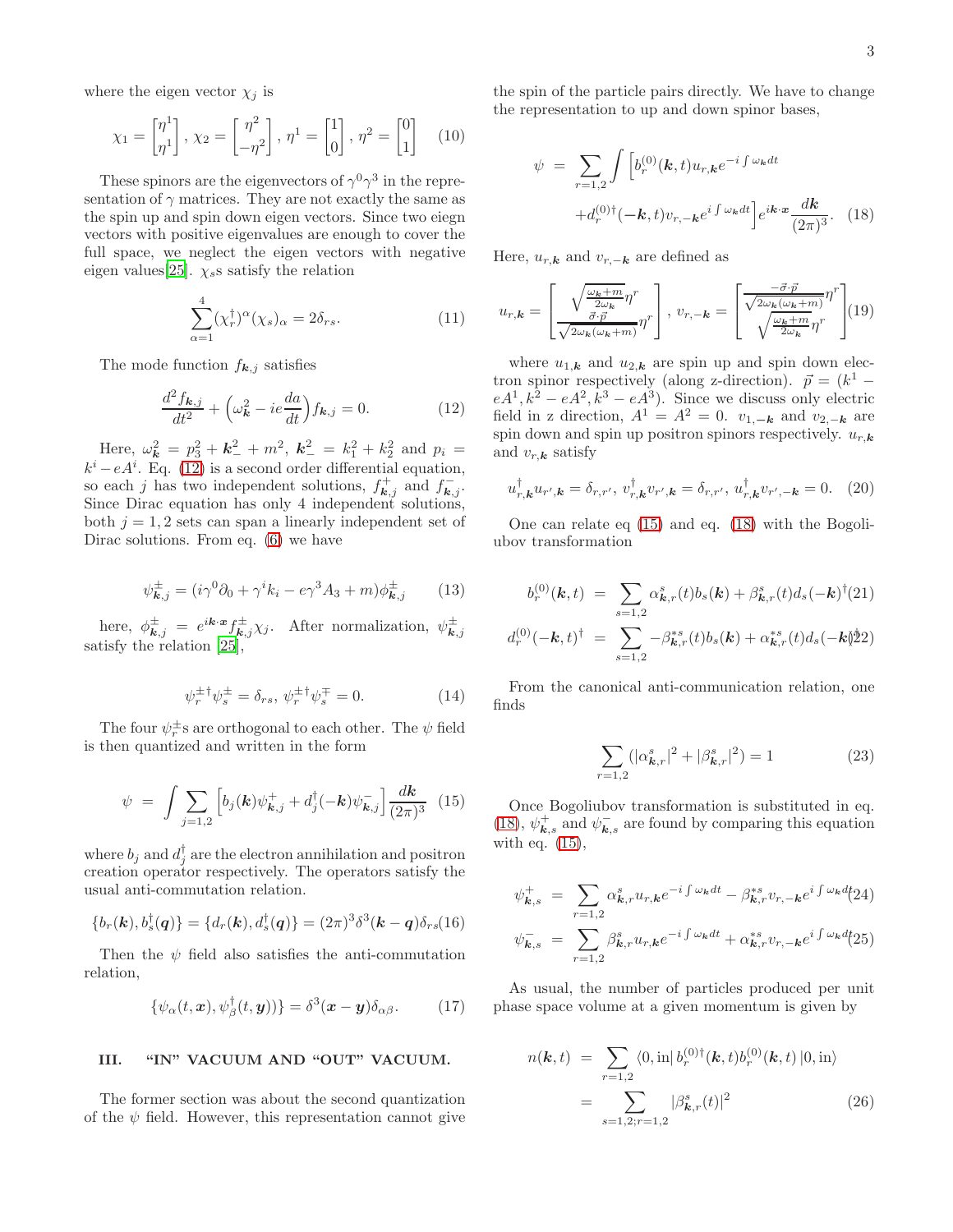From eq. [\(24\)](#page-2-3),  $\alpha_{\mathbf{k},r}^{s}$  and  $\beta_{\mathbf{k},r}^{s}$  can be found in terms of  $\psi_{\boldsymbol{k},s}^+$ .

$$
-\beta_{\mathbf{k},r}^{*s}e^{i\int\omega_{\mathbf{k}}dt} = v_{r,-\mathbf{k}}^{\dagger}\psi_{\mathbf{k},s}^{+} \tag{27}
$$

$$
\alpha_{\mathbf{k},r}^s e^{-i \int \omega_{\mathbf{k}} dt} = u_{r,\mathbf{k}}^\dagger \psi_{\mathbf{k},s}^\dagger \tag{28}
$$

One can substitute eq. [\(13\)](#page-2-4) and [\(19\)](#page-2-5) to obtain  $\alpha_{\mathbf{k},r}^{s}$ and  $\beta^s_{\boldsymbol{k},r}$ ,

$$
\beta_{\mathbf{k},1}^{*1} = -e^{-i \int \omega_{\mathbf{k}} dt} \frac{(\omega_{\mathbf{k}} + m + p_3)(\omega_{\mathbf{k}} f_{\mathbf{k},1}^+ - i \dot{f}_{\mathbf{k},1}^+)}{\sqrt{2 \omega_{\mathbf{k}} (\omega_{\mathbf{k}} + m)}} (29)
$$

$$
\beta_{\mathbf{k},2}^{*1} = -e^{-i\int \omega_{\mathbf{k}}dt} \frac{(p_1 + ip_2)(\omega_{\mathbf{k}}f_{\mathbf{k},1}^+ - if_{\mathbf{k},1}^+)}{\sqrt{2\omega_{\mathbf{k}}(\omega_{\mathbf{k}} + m)}} \qquad (30)
$$

$$
\alpha_{\mathbf{k},1}^1 \ = \ e^{i \int \omega_{\mathbf{k}} dt} \frac{(\omega_{\mathbf{k}} + m - p_3)(\omega_{\mathbf{k}} f_{\mathbf{k},1}^+ + i \dot{f}_{\mathbf{k},1}^+) }{\sqrt{2\omega_{\mathbf{k}}(\omega_{\mathbf{k}} + m)}} \tag{31}
$$

$$
\alpha_{\mathbf{k},2}^1 = e^{i \int \omega_{\mathbf{k}} dt} \frac{-(p_1 + ip_2)(\omega_{\mathbf{k}} f_{\mathbf{k},1}^+ + i \dot{f}_{\mathbf{k},1}^+) }{\sqrt{2\omega_{\mathbf{k}}(\omega_{\mathbf{k}} + m)}} \tag{32}
$$

$$
\beta_{\mathbf{k},1}^{*2} = -e^{-i \int \omega_{\mathbf{k}} dt} \frac{(p_1 - ip_2)(\omega_{\mathbf{k}} f_{\mathbf{k},2}^+ - i \dot{f}_{\mathbf{k},2}^+) }{\sqrt{2\omega_{\mathbf{k}}(\omega_{\mathbf{k}} + m)}} \tag{33}
$$

$$
\beta_{\mathbf{k},2}^{*2} = e^{-i \int \omega_{\mathbf{k}} dt} \frac{(\omega_{\mathbf{k}} + m + p_3)(\omega_{\mathbf{k}} f_{\mathbf{k},2}^+ - i \dot{f}_{\mathbf{k},2}^+) }{\sqrt{2 \omega_{\mathbf{k}} (\omega_{\mathbf{k}} + m)}} \tag{34}
$$

$$
\alpha_{\mathbf{k},1}^2 = e^{i \int \omega_{\mathbf{k}} dt} \frac{(p_1 - ip_2)(\omega_{\mathbf{k}} f_{\mathbf{k},2}^+ + i \dot{f}_{\mathbf{k},2}^+) }{\sqrt{2 \omega_{\mathbf{k}} (\omega_{\mathbf{k}} + m)}} \tag{35}
$$

$$
\alpha_{\mathbf{k},2}^2 = e^{i \int \omega_{\mathbf{k}} dt} \frac{(\omega_{\mathbf{k}} + m - p_3)(\omega_{\mathbf{k}} f_{\mathbf{k},2}^+ + i \dot{f}_{\mathbf{k},2}^+) }{\sqrt{2 \omega_{\mathbf{k}} (\omega_{\mathbf{k}} + m)}} \quad (36)
$$

As  $t \to -\infty$ ,  $f_{\mathbf{k},s}^+ \propto e^{-i\omega_{\mathbf{k}}t}$  and  $\omega_{\mathbf{k}} f_{\mathbf{k},r}^+ - i\dot{f}_{\mathbf{k},r}^+ = 0$ . All  $\beta_{k,s}$  are 0. According to eq. [\(26\)](#page-2-6),  $n=0$  and there is no particle creation. Since  $\alpha_{\mathbf{k},i}^j$ s in general are not both 0, the "out" vacuum's spinors are not the same as the "in" vacuum's spinors. Under the Bogoliubov transform the "in" vacuum,  $\vert \text{in} \rangle$ , is annihilated by  $b_s(\mathbf{k})$  and  $d_s(-\mathbf{k})$ 

$$
b_s(\mathbf{k}) |0, \text{in}\rangle = d_s(-\mathbf{k}) |0, \text{in}\rangle = 0 \tag{37}
$$

while the "out" vacuum,  $|0, \text{out}\rangle$ , is annihilated by  $b_r^{(0)}(\mathbf{k}, t)$  and  $d_r^{(0)}(-\mathbf{k}, t)$ ,

<span id="page-3-0"></span>
$$
b_r^{(0)}(\mathbf{k}, t) |0, \text{out}\rangle = d_r^{(0)}(-\mathbf{k}, t) |0, \text{out}\rangle = 0 \quad (38)
$$

We may write the Bogoliubov transform as a unitary transform,  $U_{\boldsymbol{k}},$ 

$$
b_r^{(0)}(\mathbf{k},t) = U_{\mathbf{k}} b_r^{(0)}(\mathbf{k},-\infty) U_{\mathbf{k}}^\dagger \tag{39}
$$

$$
d_r^{(0)}(-\mathbf{k},t)^\dagger = U_\mathbf{k} d_r^{(0)}(-\mathbf{k},-\infty)^\dagger U_\mathbf{k}^\dagger \tag{40}
$$

 $U_k$  can relate the "out" vacuum to the "in" vacuum as

$$
|0, \text{out}\rangle = U_{\mathbf{k}} |0, \text{in}\rangle \tag{41}
$$

This is a 4 mode transform. Its complete form is complicated[\[26,](#page-5-23) [27](#page-5-24)], but we do not need the complete transform. We only need to write the "out" vacuum in terms of  $b_i(\mathbf{k})$ ,  $d_j(\mathbf{k})$  operators, and the "in" vacuum. The "out" vacuum can be written in the form

$$
|0, \text{out}\rangle = \prod_{k,s} A \exp\left(\sum_{ij} B_{ij} b_i^{\dagger} d_j^{\dagger}\right) |0, \text{in}\rangle \tag{42}
$$

A and  $B_{ij}$  can be found from eq. [\(38\)](#page-3-0) and  $\langle 0, \text{out} | 0, \text{out} \rangle = 1,$ 

$$
B_{ij} = (-1)^m \frac{\alpha_{k,2}^m(t)\beta_{k,1}^j(t) - \alpha_{k,1}^m(t)\beta_{k,2}^j(t)}{\alpha_{k,2}^2(t)\alpha_{k,1}^1(t) - \alpha_{k,1}^2(t)\alpha_{k,2}^1(t)}
$$
(43)  

$$
A = \sqrt{1 + (|B_{11}| + |B_{12}| + |B_{21}| + |B_{22}|)^2}.
$$
(44)

Here  $m = 1$ , if  $i = 2$  and  $m = 2$  if  $i = 1$ . One must be careful that  $U_{\mathbf{k}} \neq \prod_{\mathbf{k},s} A \exp\left(\sum_{ij} B_{ij} b_i^{\dagger} d_j^{\dagger}\right)$ , since some of  $U_k$  operators disappear while they operate on  $(0, \text{in}).$ 

#### IV. OBSERVATION OF THE SPIN UP AND SPIN DOWN STATES.

We are looking for the creation of a two particle state in the "out" vacuum,  $b_r^{(0)}(\mathbf{k},t)^\dagger d_s^{(-\mathbf{k},0)}(t)^\dagger$  out). This amplitude is

$$
T_{rs} = \langle \text{out} | b_r^{(0)}(\mathbf{k}, t) d_s^{(0)}(-\mathbf{k}, t) | \text{in} \rangle
$$
  
=  $A \sum_{i=1,2} \beta_{\mathbf{k},r}^i(t) \Big( \alpha_{\mathbf{k},s}^i(t) - \sum_{j=1,2} \beta_{\mathbf{k},s}^j(t) B_{ij}^* \Big) (45)$ 

We can find the value of each component

$$
T_{11} = -\frac{\omega_k^2 + m\omega_k - p_3^2}{\omega_k(\omega_k + m)}E + O(\beta^3)
$$
 (46)

$$
T_{12} = \frac{p_3(p_1 + ip_2)}{\omega_k(\omega_k + m)} E + O(\beta^3)
$$
 (47)

$$
T_{21} = \frac{p_3(p_1 - ip_2)}{\omega_k(\omega_k + m)} E + O(\beta^3)
$$
\n(48)

$$
T_{22} = \frac{\omega_k^2 + m\omega_k - p_3^2}{\omega_k(\omega_k + m)} E + O(\beta^3)
$$
\n(49)

$$
E = (\omega_{\mathbf{k}} \bar{f}_{\mathbf{k},1}^+ + i \dot{f}_{\mathbf{k},1}^+) (\omega_{\mathbf{k}} f_{\mathbf{k},1}^+ + i \dot{f}_{\mathbf{k},1}^+) e^{2i \int \omega_{\mathbf{k}} dt} A(50)
$$

Here  $\beta \propto \omega_{k} f_{k,1}^{+*} + i \dot{f}_{k,1}^{+*}$  and  $f_{k,1}^{+} = f_{k,2}^{+}$  is applied. If the particle creation is not very strong, then  $O(\beta^3)$ is much smaller than E which is proportional to  $\beta$ , so it can be neglected. We do not write the precise form down because it is complicated. If the first index is 1(2), it creates an electron with spin up(down). If the second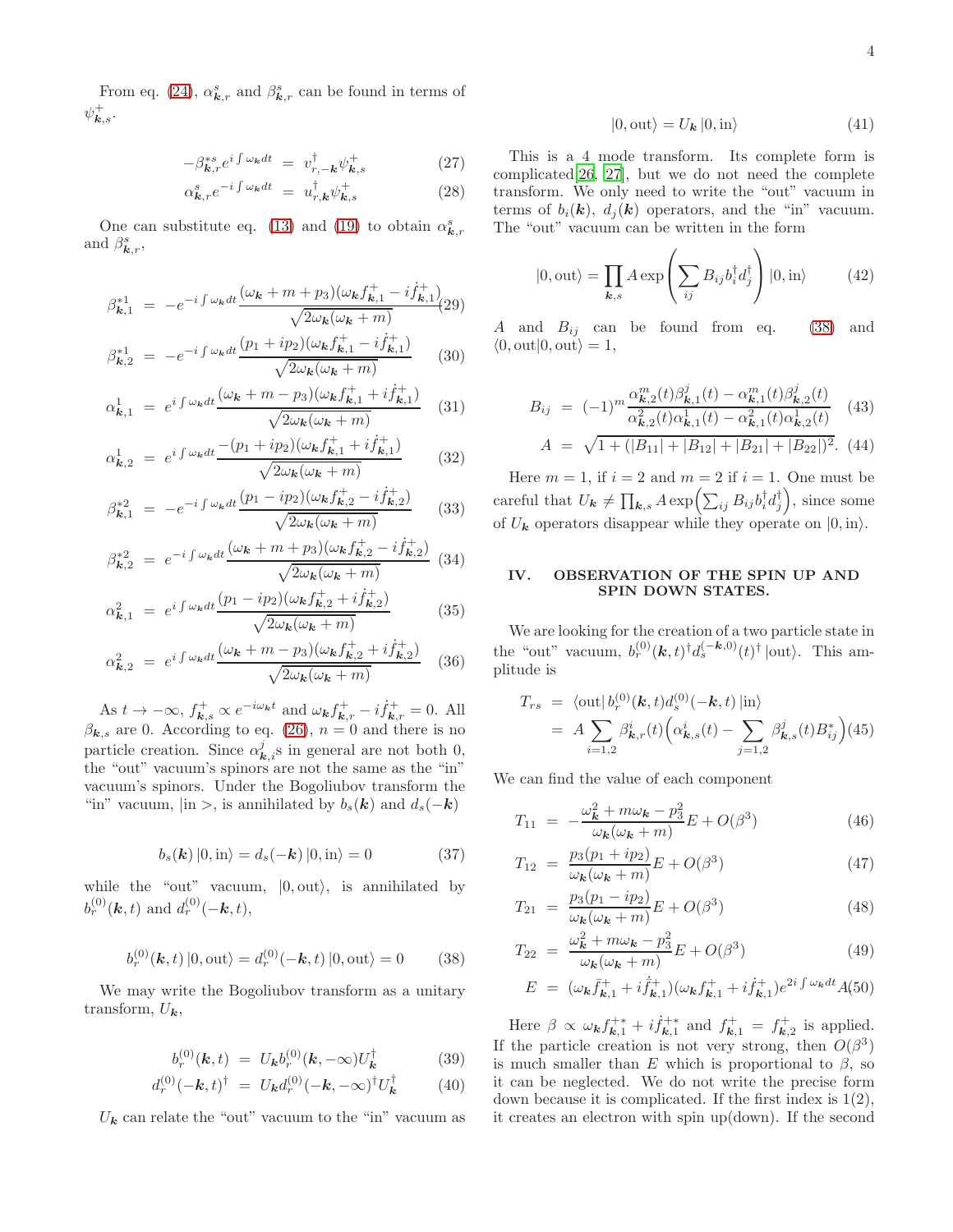index is  $1(2)$ , it creates a positron with spin down(up). If the transverse momenta are 0 ( $p_1 = 0$  and  $p_2 = 0$ ), only  $T_{11}$  and  $T_{22}$  are nonzero, which means the electron and positron have opposite spin orientations. It means that  $A_2$  and  $A_3$  in eq. [\(2\)](#page-1-3) are both 0, and the state is a max-imally entangled Bell state (as in eq.[\(1\)](#page-0-0)). However, if  $p_1$ or  $p_2$  are not 0, then  $T_{12}$  and  $T_{21}$  are not zero, and the electron and positron can have the same spin orientation. All  $A_i$  in eq. [\(2\)](#page-1-3) are not 0 and the state is not a maximally entangled Bell state. In other words, if one knows one of the particle's state, he still cannot determine the state of the other particle if the transverse momentum is not 0. This proves that members of a Schwinger pair are not always entangled.

We can also study the same effect in the propagation direction. The helicity eigen spinor can be written as a combination of spin up and spin down spinors and the creation and annihilation operator can be found by comparing the  $\psi$  field component in this two bases. The amplitudes for each case are

$$
T_{RR} \approx \frac{\cos\theta(\omega_{\mathbf{k}}^2 + m\omega_{\mathbf{k}} - p_3^2) - p_3 p \sin^2\theta}{\omega_{\mathbf{k}}(\omega_{\mathbf{k}} + m)} E \qquad (51)
$$

$$
T_{RL} \approx \frac{-\sin\theta(\omega_{\mathbf{k}}^2 + m\omega_{\mathbf{k}} - p_3^2) - p_3 p \sin\theta \cos\theta}{\omega_{\mathbf{k}}(\omega_{\mathbf{k}} + m)} R_5 2)
$$

$$
T_{LR} \approx \frac{-\sin\theta(\omega_{\mathbf{k}}^2 + m\omega_{\mathbf{k}} - p_3^2) - p_3 p \sin\theta \cos\theta}{\omega_{\mathbf{k}}(\omega_{\mathbf{k}} + m)} \text{E53}
$$

$$
T_{LL} \approx \frac{-\cos\theta(\omega_{\mathbf{k}}^2 + m\omega_{\mathbf{k}} - p_3^2) + p_3 p \sin^2\theta}{\omega_{\mathbf{k}}(\omega_{\mathbf{k}} + m)} E \quad (54)
$$

Here,  $\cos \theta = p_3/p$  and  $p^2 = p_1^2 + p_2^2 + p_3^2$ .  $R(L)$  is the right(left) handed helicity.

Again we neglected the terms proportional to  $\beta^3$ .  $T_{RL} = T_{LR} = 0$ , if  $p_1 = p_2 = 0$ . This pair is entangled. However, if there is transverse momentum ( $p_1 \neq 0$ or  $p_2 \neq 0$ , then  $T_{RL}$  and  $T_{LR}$  are not 0. If one knows one particle's helicity, he still cannot know the other particle's helicity. This proves that helicities od a Schwinger pair are not completely entangled.

#### V. CONCLUSION

We showed that a Schwinger particle pair's spins are not necessary in a maximally entangled Bell state. If the particle pair's momenta are not parallel to the electric field, then one cannot know the particle pair's spin states just by measuring the properties of one particle. In addition, if the external field is spatially non-uniform, the particle pair can also gain linear momentum[\[10](#page-5-9)]. Then both linear and angular momenta of the pair are not completely correlated. To make a precise statement, members of a virtual particle pair generated by vacuum fluctuations are highly correlated. However, for these particles to become real, they have to interact with an external field. This interaction ruins the original correlation.

The Schwinger pair production is expected to occur when the electric field is above the Schwinger limit,  $E_s = 1.32 \times 10^{18} V/m$ . This is far beyond the current laser system's limit ( $\sim 10^{13}$  to  $10^{14} V/m$ )[\[28,](#page-5-25) [29\]](#page-5-26). However, recent development of ultrashort and ultraintense laser pulse raise the possibility to approach the threshold in the foreseeable future[\[30](#page-5-27)]. Especially, nonlinear QED effect as  $e^+e^-$  pair photoproduction by hard photon[\[31](#page-5-28)[–33\]](#page-5-29) and nonlinear Compton scattering have been observed at laser intensity  $I = 10^{22} W/m^2[34]$  $I = 10^{22} W/m^2[34]$  $I = 10^{22} W/m^2[34]$ . It has been shown that multiple colliding electromagnetic pulses can even lower the laser's intensity threshold of  $e^+e^-$  pair production to  $10^{26} W/cm^2[35, 36]$  $10^{26} W/cm^2[35, 36]$  $10^{26} W/cm^2[35, 36]$  $10^{26} W/cm^2[35, 36]$ , which is much lower than the Schwinger pair production threshold,  $10^{29}W/cm^2$ . There are several projects to achieve intensity  $10^{26}$  to  $10^{28}W/cm^{2}[28, 37, 38]$  $10^{28}W/cm^{2}[28, 37, 38]$  $10^{28}W/cm^{2}[28, 37, 38]$  $10^{28}W/cm^{2}[28, 37, 38]$  $10^{28}W/cm^{2}[28, 37, 38]$  $10^{28}W/cm^{2}[28, 37, 38]$ .  $e^{+}e^{-}$  pair production by multiple laser pulses has been proposed in the new lasers systems, such as Extreme Light Infrastructure (ELI)[\[38\]](#page-5-34) and the European High Power laser Energy Research facility (HiPER)[\[37\]](#page-5-33). This makes observation of the Schwinger pairs quite possible. The pair production is tightly related to the focused laser's geometric structure and polarization, and not only on the energy input[\[39](#page-5-35)]. In our case we study the particle pair's spin correlation. We will find that the spin correlation depends on the scattering angle. This directly implies that the pair's state is not just one of the Bell entangled states, which is sharply different from what is generally expected.

Hawking radiation is made of particle pairs generated by vacuum fluctuations. The negative energy particle falls into the horizon, while the positive energy one leaves the horizon and is radiated away. This particle pair is assumed to be entangled based on the locality assumption[\[15](#page-5-13)]. However, the particle pair is generated by a similar process as a Schwinger pair production, which implies that Hawking radiation particle pair is not completely correlated. This is true in general, since the process of Hawking radiation takes away angular momentum from a black hole, and the products of radiation do not move in the radial direction. In addition, the wavelength of emitted particles is about the radius of the black hole. Thus, the external gravitational field cannot be described by a uniform distribution. The produced particles can gain linear momenta from external field, and according to our study, their spins are not completely correlated. This implies the semiclassical gravity (and perhaps full quantum gravity) is not a completely local phenomenon.

#### Acknowledgments

D.C Dai was supported by the National Science Foundation of China (Grant No. 11433001 and 11775140) and National Basic Research Program of China (973 Program 2015CB857001).